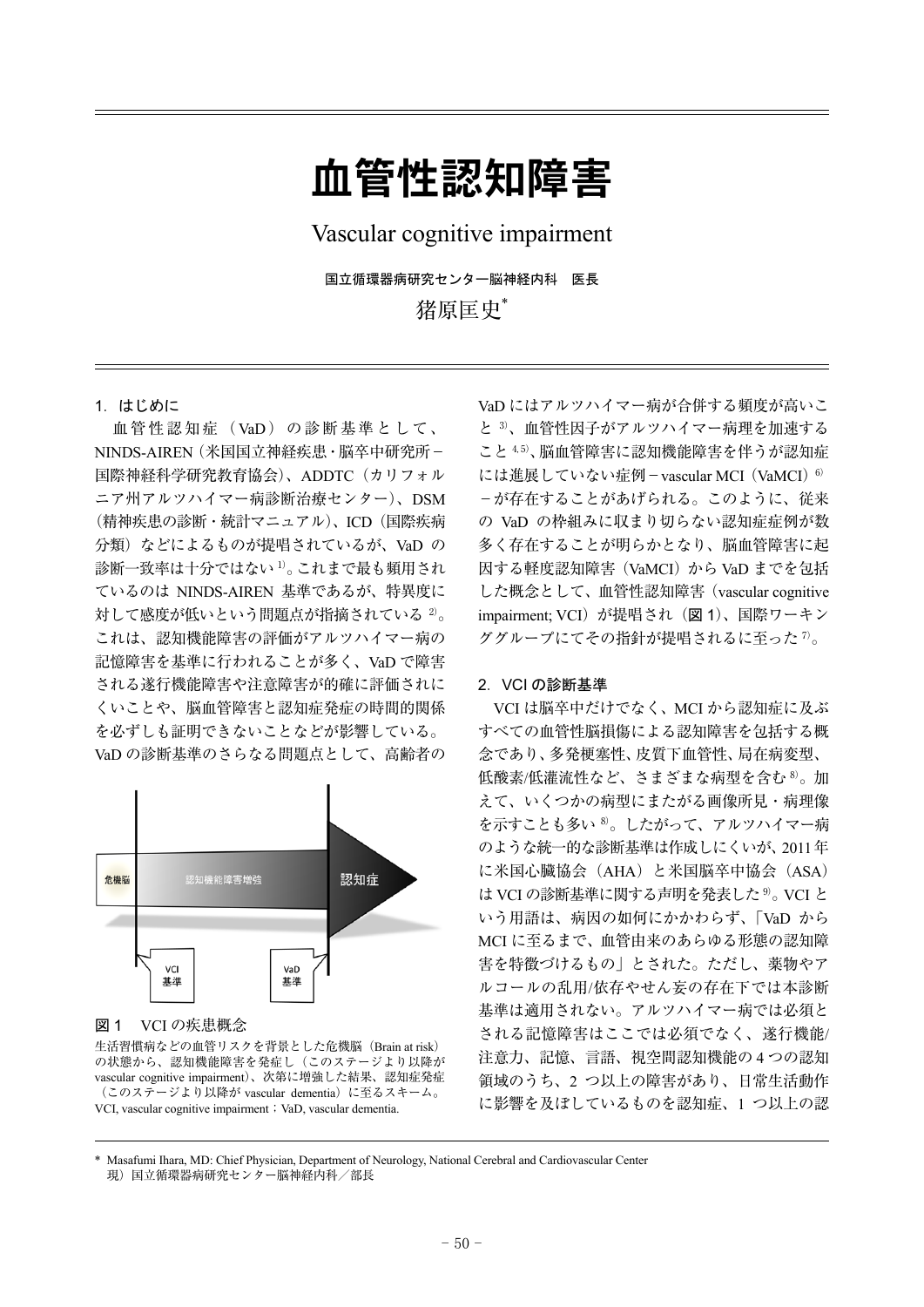知領域の障害があり、日常生活関連動作が正常か軽 度の障害にとどまるものを VaMCI とした。最も純粋 に近い VaD/VaMCI に probable(可能性が高い)とい う表現を用い、診断の確実性が低いか、あるいは他 の認知障害を起こし得る疾患と併存している場合に は possible(可能性がある)という表現を用いる。 例えば、アルツハイマー病やパーキンソン病などの 神経変性疾患の合併が確認されても、認知障害があ り、画像検査で脳血管疾患を示す証拠が得られれば、 「VaD あるいは VaMCI の可能性がある認知障害」と

いう診断を付ける。

## 3.VCI という認知症診断・治療の新しい潮流

Fotuhi らは「老年期の認知症にはアルツハイマー 病理だけではなく、糖尿病や高血圧、肥満、脳卒中 といった血管リスクなど多因子を考慮して治療に当 たるべき」とする多因子説を提唱した 10)。さらに、 Matthew らは、456 例の剖検脳の解析から認知症へ の病理変化の寄与危険度を算出した結果、脳小血管 病と多発性の脳血管病理の寄与危険度はそれぞれ 12%と 9%であり、老人斑の 8%、神経原線維変化の 11%を凌駕すると報告した 11)。臨床的にアルツハイ マー病と診断がついた 179 例の患者の実に半数以上 が純粋なアルツハイマー病理ではなく混合型の病理 像を示し、そのうち半数以上はアルツハイマー病理 に脳血管障害を合併したものであった 12)。アルツハ イマー病と VaD/VCI は一つの疾患スペクトラムの両 極に位置し、ほとんどの認知症はその混合型であると する意見もあり 13)、旧来の「変性疾患」対「虚血疾患」 という相互排他的な捉え方では高齢者の認知症診断 は困難を極める。現時点では治療法のないアルツハイ マー病よりも、治療・予防が可能な脳血管障害を軸に 据えた認知症 - VCI - 診断を行うことは 5)、認知症を 制圧するための近道を我々に提供してくれている。

### 4.VCI を再現する動物モデル

VCI の唯一無二のモデルは存在せず、どのモデル 動物にも一長一短があるが、さまざまな動物モデル が補完しながら治療法探索に利用されている。VCI の主要病態の一つである虚血性大脳白質病変を再現 するモデル動物として、慢性脳低灌流モデルがあり、 その中でもマウスの両側総頸動脈を狭窄させる BCAS モデルが現在世界中で広く用いられている 14)。 さらに新たな器具を用いた変法や 15)、最近では非人 類霊長類モデルも開発され 16)、今後の治療法開発へ の応用が期待されている。

 脳小血管病には、虚血性白質病変やラクナ梗塞に 加えて、微小出血がしばしば観察される。深部型微 小出血が高血圧等による細動脈硬化に関連し、脳葉 型微小出血が脳アミロイド血管症に関連するという 一定の住み分けがあることは明らかにされているが、 微小出血の成因そのものは不明であった。しかし、 コラーゲン接着能を有する口腔内齲蝕原性細菌が、 健診コホート 17) や脳卒中コホート 18) において微小 出血に強く関連することや、脳卒中コホートにおい ては脳出血の発現に関与していること 18)が明らか となり、脳小血管病の病態理解にはパラダイムシフ トが起こりつつある。さらには、腸内細菌がさまざ まな神経疾患に関与することが明らかにされている ことから、今後は VCI の成因研究にも、脳腸連関 (brain-gut connection) およびその一角をなす脳口連 関(brain-oral connection)を基盤とした研究が進展 していくだろう 19)。

 また、アルツハイマー病を含む神経変性疾患の病 態にも虚血性機序が深く関わっていることが明らか にされており 20)、慢性脳低灌流を再現する動物モデ ルがVCIのみならず神経変性疾患を含むさまざまな 神経疾患の病態解明に役立つ可能性がある。

## 5.おわりに

 米国フラミンガム研究では、30 年間で認知症が 44%減少していることが明らかとなった 21)。最も顕 著に減少していたのが VaD であり、血管リスク因子 の管理が VaD/VCI の減少に直結することを示唆し ている。さらにアルツハイマー病も有意ではないも のの減少傾向(p=0.052)が見られ、VaD/VCI を減少 させる取り組みは神経変性疾患の減少にまで結びつ く可能性もある。アルツハイマー病などの神経変性 疾患を神経細胞側から見た認知症であるとするなら ば、VCI という言わば「血管側から見た認知症」を 制圧する試みが、ひいては広く認知症の制圧に繋が ることが予想される。我が国の対認知症戦略は神経 変性疾患としてのアルツハイマー病を主軸に展開さ れてきたが、認知症という複雑系に挑むためには、 VaD/VCI をもう一つの軸とした研究開発が必要であ る。医療資源の適正な配分が望まれる。

## 参考文献

1) Pohjasvaara T, Mantyla R, Ylikoski R, Kaste M, Erkinjuntti T (2000) Comparison of different clinical criteria (DSM-III, ADDTC, ICD-10, NINDS-AIREN, DSM-IV) for the diagnosis of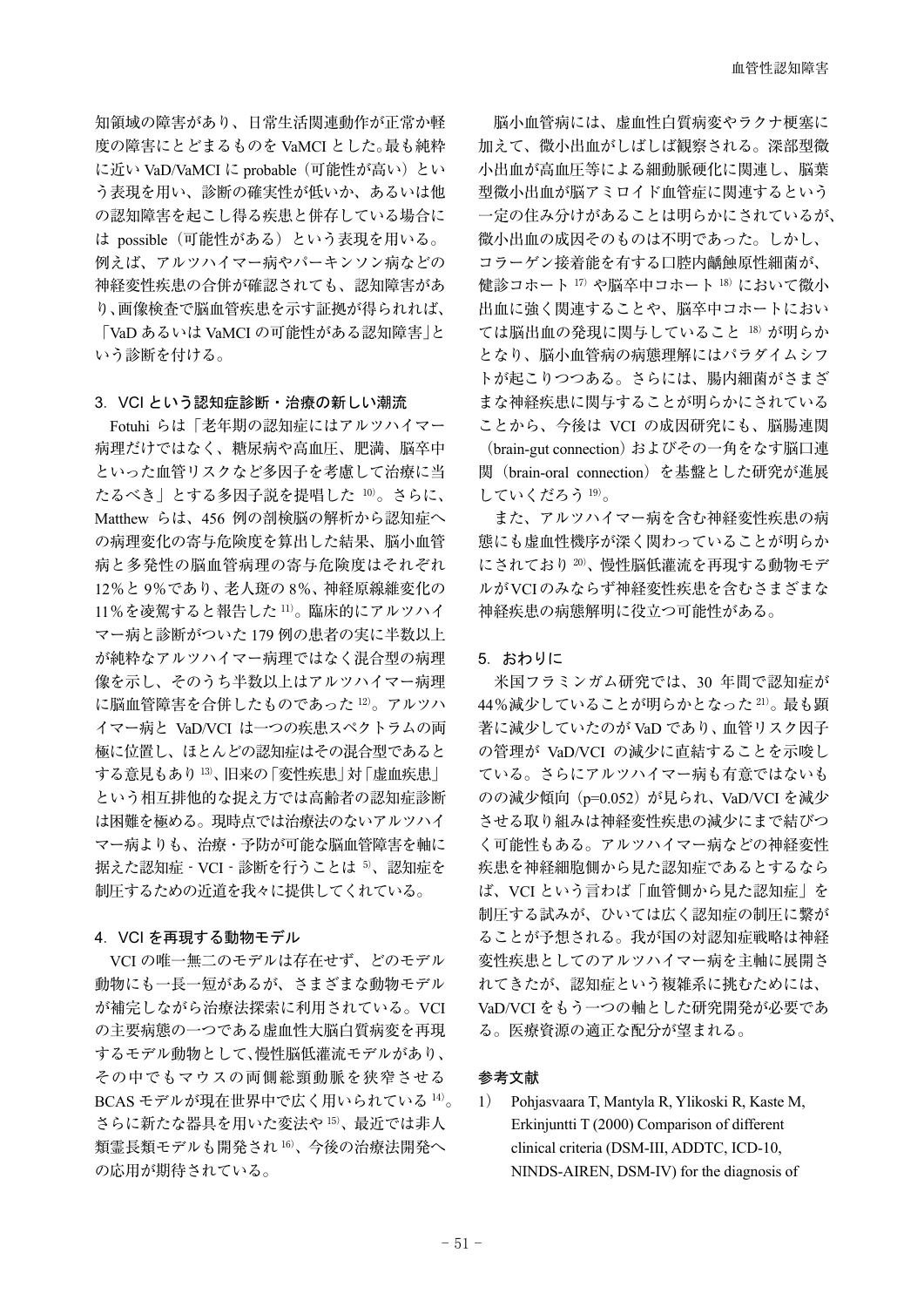vascular dementia. National Institute of Neurological Disorders and Stroke-Association Internationale pour la Recherche et l'Enseignement en Neuro. Stroke 31: 2952–2957.

- 2) Gold G, Bouras C, Canuto A, Bergallo MF, Herrmann FR, et al. (2002) Clinicopathological validation study of four sets of clinical criteria for vascular dementia. Am J Psychiatry 159: 82–87.
- 3) Kalaria RN, Ballard C (1999) Overlap between pathology of Alzheimer disease and vascular dementia. Alzheimer Dis Assoc Disord 13 Suppl 3: S115–S123.
- 4) Snowdon DA, Greiner LH, Mortimer JA, Riley KP, Greiner PA, et al. (1997) Brain infarction and the clinical expression of Alzheimer disease. The Nun Study. JAMA 277: 813–817.
- 5) Kalaria RN, Akinyemi R, Ihara M (2012) Does vascular pathology contribute to Alzheimer changes? J Neurol Sci 322: 141–147. doi:10.1016/ j.jns.2012.07.032.
- 6) Rockwood K, Wentzel C, Hachinski V, Hogan DB, MacKnight C, et al. (2000) Prevalence and outcomes of vascular cognitive impairment. Vascular Cognitive Impairment Investigators of the Canadian Study of Health and Aging. Neurology 54: 447–451.
- 7) Hachinski V, Iadecola C, Petersen RC, Breteler MM, Nyenhuis DL, et al. (2006) National Institute of Neurological Disorders and Stroke-Canadian Stroke Network vascular cognitive impairment harmonization standards. Stroke 37: 2220–2241. doi:01.STR.0000237236.88823.47 [pii]10.1161/01.STR.0000237236.88823.47 [doi].
- 8) 猪原匡史(, 2009)【最新・脳血管疾患 Update 研 究と臨床の最前線】 脳血管疾患の診断の最前 線 Vascular cognitive impairment (VCI). 医学の あゆみ 231:452-457.
- 9) Gorelick PB, Scuteri A, Black SE, Decarli C, Greenberg SM, et al. (2011) Vascular contributions to cognitive impairment and dementia: a statement for healthcare professionals from the american heart association/american stroke association. Stroke 42: 2672–2713. doi:10.1161/STR.0b013e3182299496.
- 10) Fotuhi M, Hachinski V, Whitehouse PJ (2009) Changing perspectives regarding late-life dementia. Nat Rev Neurol 5: 649–658. doi:nrneurol.2009.175

[pii]10.1038/nrneurol.2009.175 [doi].

- 11) Matthews FE, Brayne C, Lowe J, McKeith I, Wharton SB, et al. (2009) Epidemiological pathology of dementia: attributable-risks at death in the Medical Research Council Cognitive Function and Ageing Study. PLoS Med 6: e1000180. doi:10.1371/journal.pmed.1000180 [doi].
- 12) Schneider JA, Arvanitakis Z, Bang W, Bennett DA (2007) Mixed brain pathologies account for most dementia cases in community-dwelling older persons. Neurology 69: 2197–2204. doi:01.wnl. 0000271090.28148.24
	- [pii]10.1212/01.wnl.0000271090.28148.24 [doi].
- 13) Viswanathan A, Rocca WA, Tzourio C (2009) Vascular risk factors and dementia: how to move forward? Neurology 72: 368–374. doi:72/4/368 [pii]10.1212/01.wnl.0000341271.90478.8e [doi].
- 14) Shibata M, Ohtani R, Ihara M, Tomimoto H (2004) White matter lesions and glial activation in a novel mouse model of chronic cerebral hypoperfusion. Stroke 35: 2598–2603. doi:01.STR.0000143725. 19053.60

[pii]10.1161/01.STR.0000143725.19053.60.

- 15) Hattori Y, Enmi J-I, Kitamura A, Yamamoto Y, Saito S, et al. (2015) A novel mouse model of subcortical infarcts with dementia. J Neurosci 35: 3915–3928. doi:10.1523/JNEUROSCI.3970-14. 2015.
- 16) Chen A, Akinyemi RO, Hase Y, Firbank MJ, Ndung'u MN, et al. (2016) Frontal White Matter Hyperintensities, Clasmatodendrosis and Gliovascular Abnormalities in Ageing and Post-stroke Dementia. Brain 139:242-258.doi:10.1093/brain/awv328.
- 17) Miyatani F, Kuriyama N, Watanabe I, Nomura R, Nakano K, et al. (2015) Relationship between Cnm-positive Streptococcus mutans and cerebral microbleeds in humans. Oral Dis 21: 886–893. doi:10.1111/odi.12360.
- 18) Tonomura S, Ihara M, Kawano T, Tanaka T, Okuno Y, et al. (2016) Intracerebral hemorrhage and deep microbleeds associated with cnm-positive Streptococcus mutans; a hospital cohort study. Sci Rep 6: 20074.
- 19) Ihara M, Yamamoto Y (2016) Emerging Evidence for Pathogenesis of Sporadic Cerebral Small Vessel Disease. Stroke 47: 554–560. doi:10.1161/